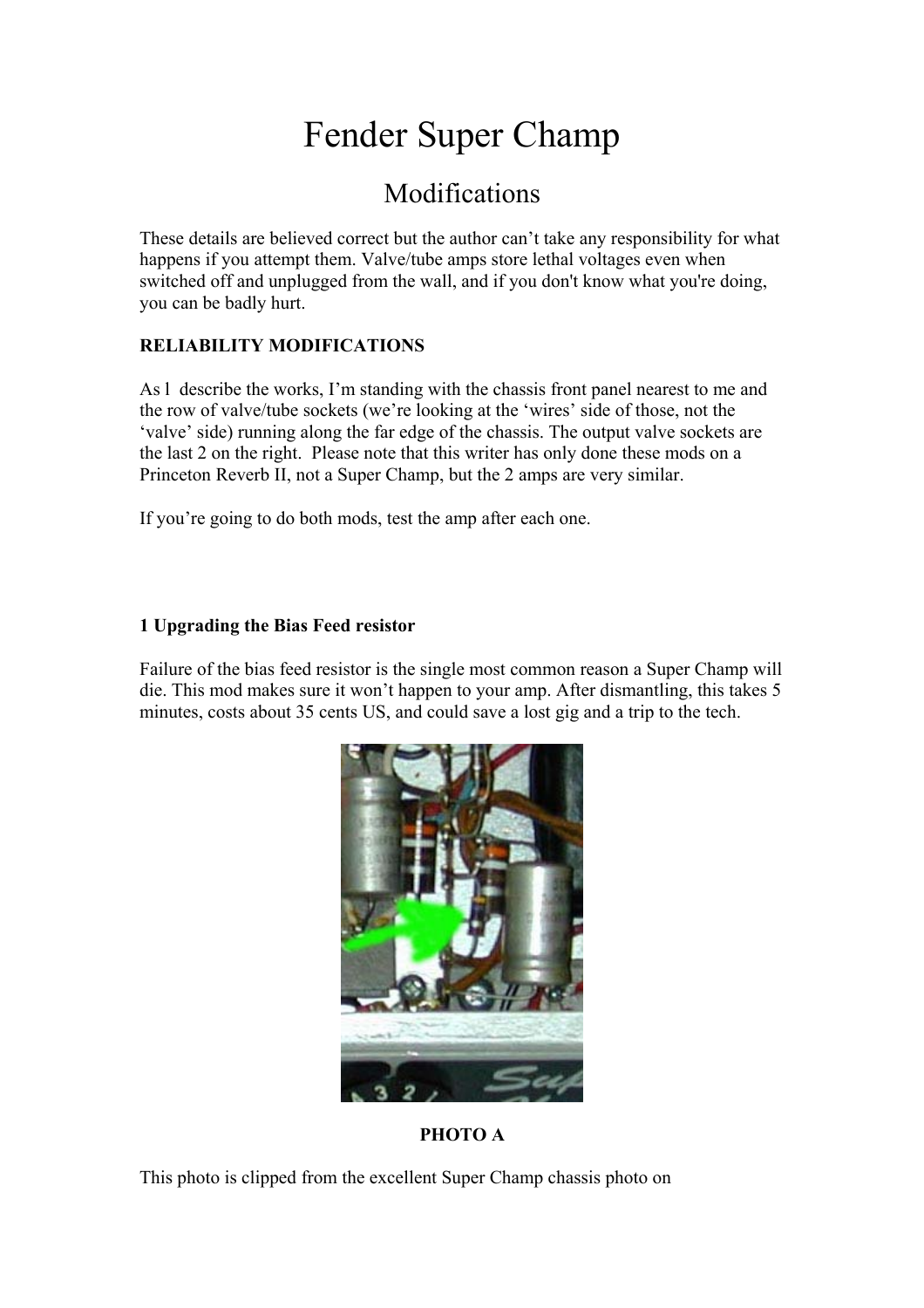#### http://www.acplink.com/chassis/

(enter Super Champ in the search box at the left of the screen)

The little resistor identified by the green arrow I photo A is 47 ohms (yellow, purple, black). 47 ohms is correct, but the *wattage* isn't big enough on some Super Champs in other words it's always in danger of overheating. The one in this photo is probably OK but on some models it's smaller and may be badly discoloured from overheating. If it fails there will be no bias supply to the output valves (tubes), and if that happens, there's nothing to stop the valves from running at a very high idling current, which they probably won't take for very long. The danger of this component overheating is the same at high or low volume.

**The solution** is to replace it with a 47 ohm resistor, *one watt or bigger, wirewound*. More than one watt is OK too, but much more might be too big physically. It will take you 5 minutes, not counting the trip to your local component shop, and dismantling time. Careful not to overheat the diode next door while soldering.



**PHOTO B** NB this is a photo inside my Princeton Reverb II, NOT a Super Champ

In the photo above, the new bias feed resistor is the white rectangular component circled in green – that's one type of higher-wattage 47ohm resistor you could use. On your Super Champ the resistor will be mounted on the tag strip where the original resistor was (arrowed in green in photo A). In the Princeton Reverb II it's on the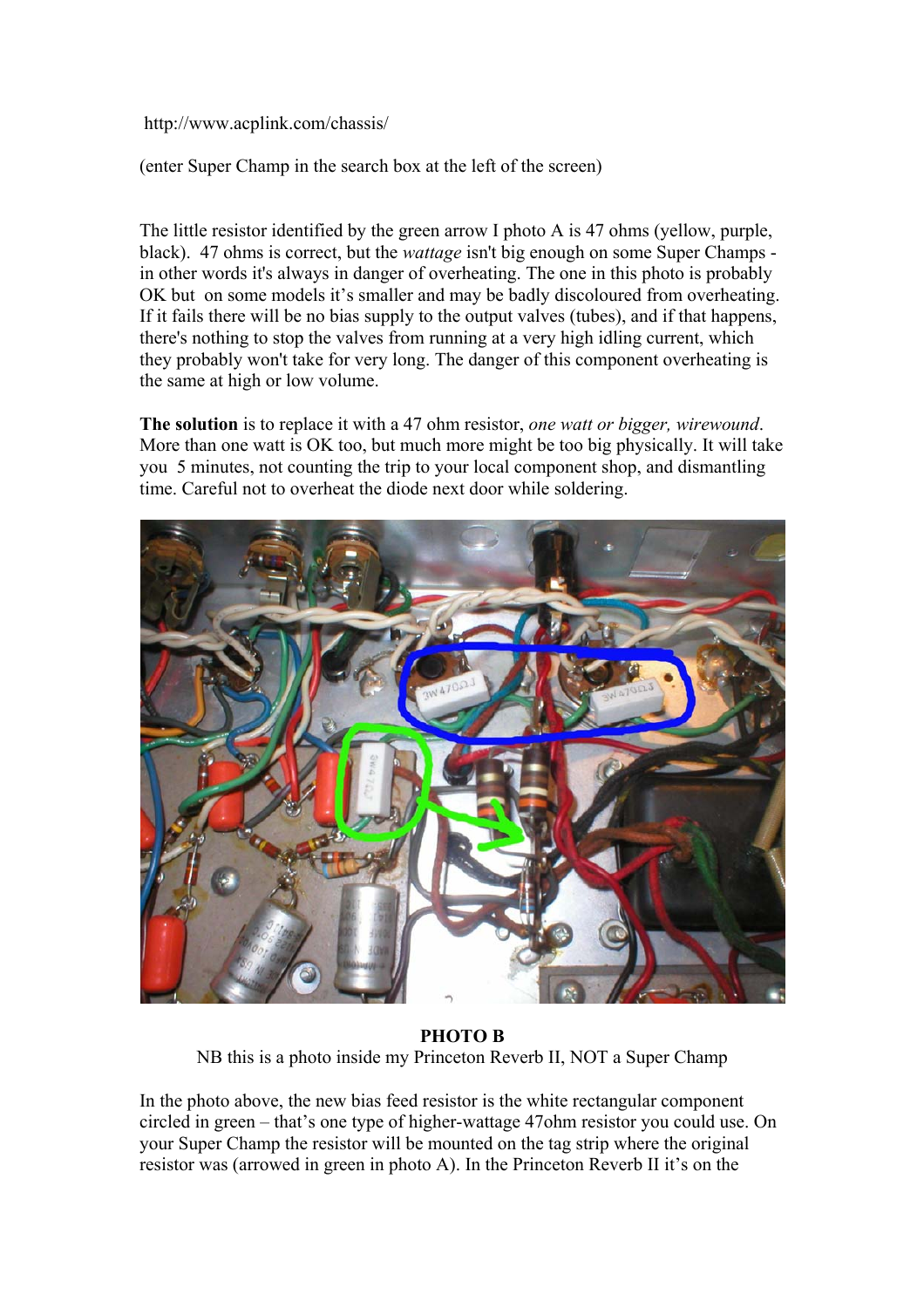circuit board as shown in this photo. The new screen-grid resistors (see mod below) are the white "3W470ohmJ", one on each power valve socket, circled in blue. Photo © A. Waugh.

#### **2 Fitting Screen-Grid Resistors**

An important mod especially if you're using your Super Champ at high volume most of the time. This takes *10* minutes once you're inside. And *two* resistors, *each* costing about 50 cents US. Photo B shows the finished mod in a Princeton Reverb II.

The idea is to insert a 470-ohm 2 watt wirewound resistor in the wire running to pin 4 on each output valve (V5 and V6, 6V6GTA). These new resistors will prevent the tube grids drawing as much current under heavy load, and also make sure they remain at lower voltage than the plates. At very high volume, the plate voltage can actually drop below the screen grid if no resistors are fitted, which results in a massive increase in screen grid current (because it begins to act as a secondary plate) and very shortened tube life, or even sudden failure. It is strange that Fender didn't fit them to all their amps - the larger amps all have them......

see http://home.rochester.rr.com/piazza/AudioTubes/6v6gta.html for a drawing of the tags, with the tags numbered.



**PHOTO C**